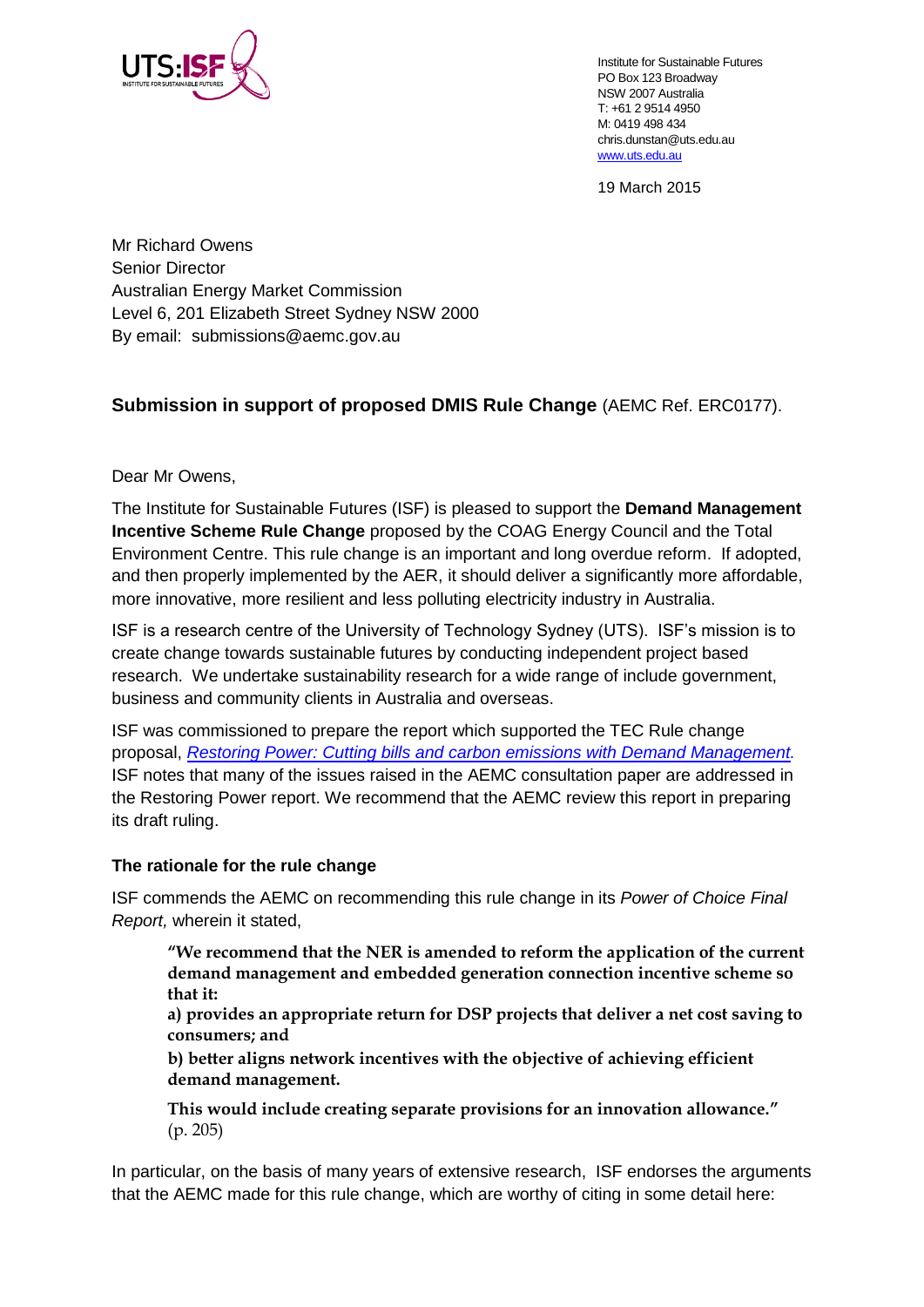

**.** 

"Evidence suggests that under the application of the current regulatory framework, in combination with other influences, network businesses may not be reacting to the incentives in the way intended with respect to pursuing efficient DSP projects.

… and the potential for DSP to provide a credible, efficient alternative to network investment remains largely untapped. (p.199)

When a business is faced with a choice between network investment and a DSP project and both have the same potential for earned returns, the business is likely to go with the "easier" network investment option…

The current arrangements already … allow the AER to develop and apply a separate incentive scheme for demand management, referred to as the DMEGCIS. This scheme has the objective of providing an incentive for distributors to implement efficient nonnetwork alternatives ... However to date, this scheme has been applied in a very limited manner... (p. 205)

This means the scheme is not a "true" incentive scheme; that is, a scheme which allows a business to earn extra rewards where it has delivered defined goals. For this reason networks may not be properly incentivised to explore and develop DSP options instead of capital investment given the relative risks and characteristics of such projects. We also note that both the AER and network businesses have raised concerns about the administrative burden and costs of the current scheme.

To address this, we are recommending that a more comprehensive demand management incentive scheme is available to be applied to distribution network businesses. We are proposing that this is implemented through a rule change which adds more principles and criteria for the application of the demand management incentive scheme.

The rule change will also include an objective to clarify the purpose of the incentive scheme – that is to correctly incentivise the network business to develop and pursue DSP option as an efficient alternative to capital investment. This includes permitting the network businesses to retain a share of the non-network related market benefits arising from the DSP option…

This change will address current ambiguities and clarify the application of the demand management incentive scheme, and hence put beyond doubt the interpretation of the provisions. The change will also promote flexibility and adaptability, enabling the regulator to make decisions that take account of changing circumstances and different characteristics of network businesses. Overall the change will provide more opportunity and certainty for networks to pursue DSP projects which deliver savings to consumers and therefore will [be] in the long run interest of consumers. This position has been supported by all stakeholders, including network businesses and the AER. We also consider that this recommendation will support other reforms set out in this final report." (pp. 206-207)

As noted in The NEM Report Card<sup>1</sup> (2011), the National Electricity Market has in recent years poorly served consumers' interests. While the doubling of electricity prices between 2007 and 2014 is a very prominent aspect of this failure, there have been other major shortcomings, as noted in this report. A primary cause of this failure has been the chronic neglect of cost effective Demand Management (DM).

<sup>1</sup> Ison, N., Usher, J., Cantley-Smith, R., Harris, S. and Dunstan, C. (2011). *The NEM Report Card: How well does the National Electricity Market serve Australia? [http://apo.org.au/files/Resource/nem\\_report\\_card\\_final\\_22\\_march\\_2012-1.pdf](http://apo.org.au/files/Resource/nem_report_card_final_22_march_2012-1.pdf)*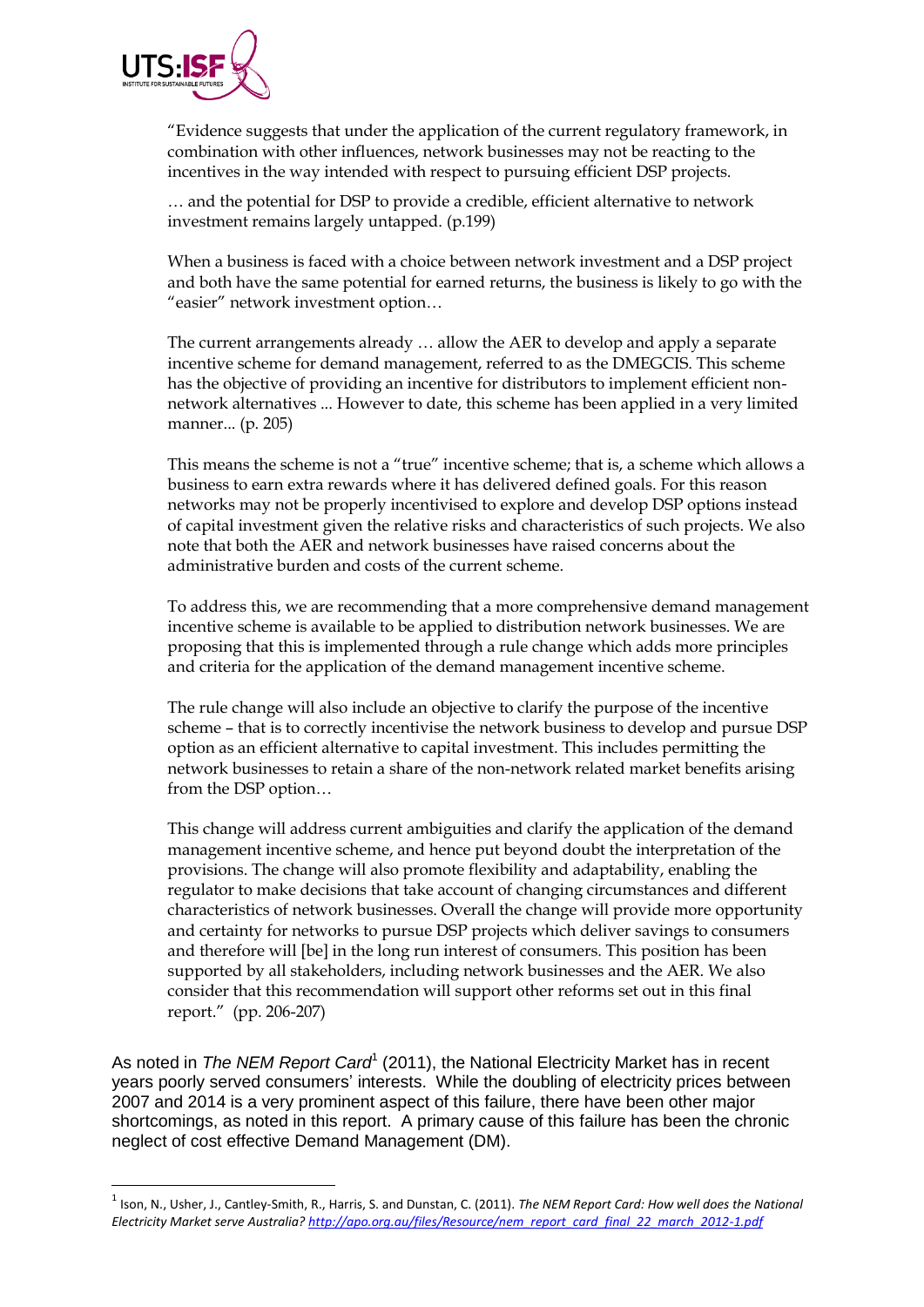

**.** 

The barriers to DM in the NEM as outlined by the AEMC in its *Power of Choice Final Report*, broadly accord with the barriers as perceived by the stakeholders in the Market as evidenced by ISF's survey of Perceived Barriers to DM. The results of this survey are presented in Figure 1. In particular, all five of the highest ranked barriers (and several other barriers) are likely to be addressed, at least in part by the adoption of the DMIS rule change and the subsequent development of an effective DMIS by the AER.



**Figure 1: List of perceived barriers to DM, in order of stakeholder agreement<sup>2</sup>**

<sup>2</sup> Dunstan, C., Ross, K.E. & Ghiotto, N. 2011, *Barriers to demand management: A survey of stakeholder perceptions*, Sydney.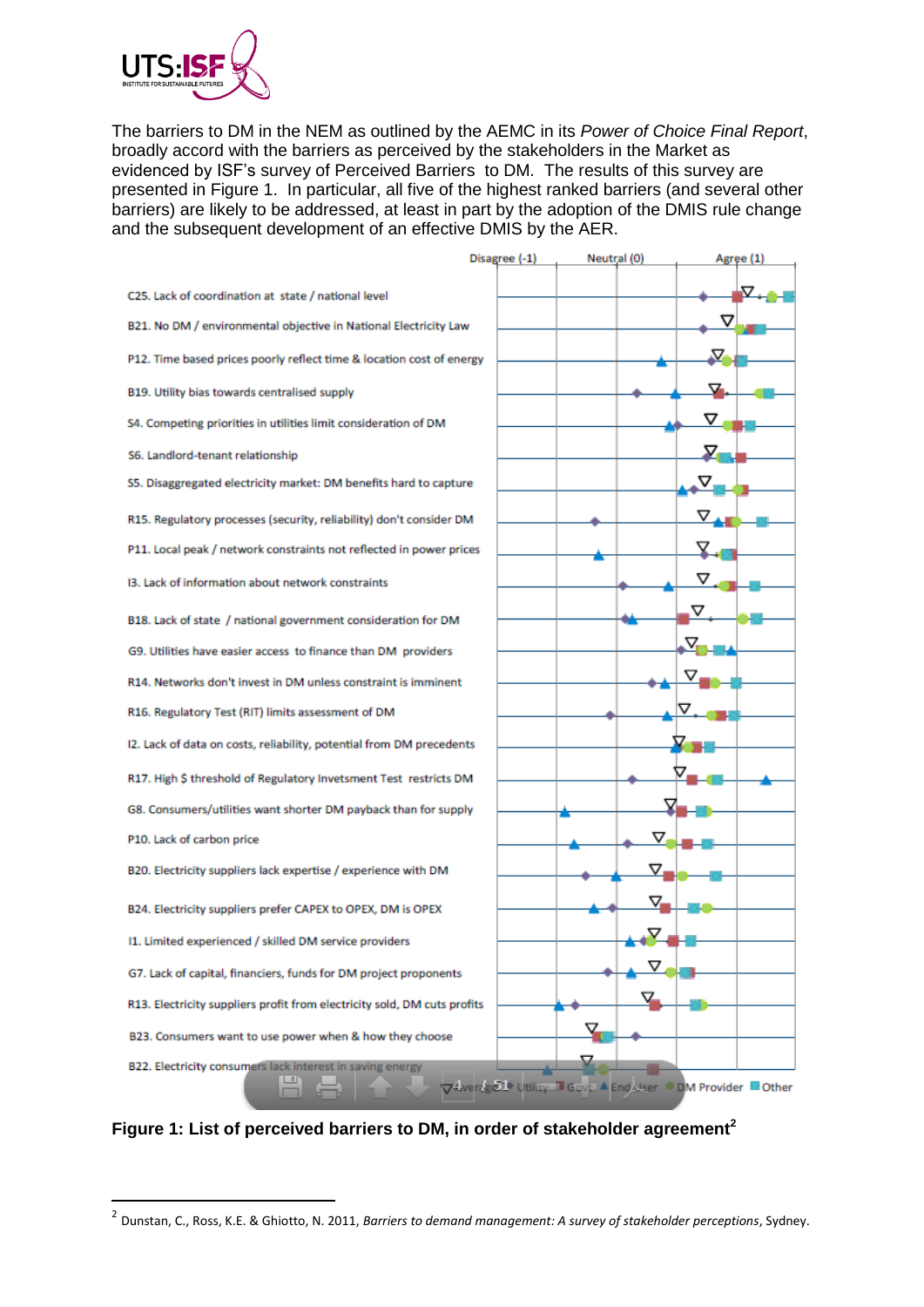

## **The Potential of Demand Management**

The AEMC commissioned report by Frontier Economics estimates the potential savings from cost effective DM at between \$4 billion and \$12 billion. This is based on potential "reduction in NSW, QLD, and VIC [of] between 400 MW to over 1300 MW by 2020 $^{33}$ . While some of the specific figures are not explicitly stated in the Power of Choice Report, this suggests reductions in peak demand of between about 3 percent and 12 per cent in these states.

Such a range is quite plausible when compared to the reported actual DM performance for electricity utilities in the United States as shown in Figure 2. DM now contributes the equivalent of 7.5 per cent of non-coincident peak demand in the US (or 5.5 percent if load management contracted but not dispatched is excluded). This compares to less than 2 per cent of peak demand in Australia as noted in the *Restoring Power* report<sup>4</sup>. (It is noteworthy that comparable DM data is not regularly collected and reported in Australia as in the US.)



**Figure 2. Electricity Utility Demand Management in the USA (2002-2012)** 

Data Source: Energy Information Administration<sup>5</sup>

**.** 

As indicated in Figure 2, energy efficiency contributes about half of the reported reduction in peak demand in the United States. This contradicts the common perception in Australia that energy efficiency cannot contribute significantly to peak demand reduction.

The US experience is also informative as to the potential for cost effective DM. Even though DM has been widely practiced among US electricity utilities since the 1980's, there has still been scope for a rapid growth in DM activity over the past decade. As shown in Figure 3, utility expenditure on DM has more than trebled from \$1.6 billion in 2002 to \$6.0 billion in 2012. Pro-rating for the size the Australian economy this would be equivalent to about **\$700 million** per annum in Australia at the current exchange rate (AUD\$1 = US\$0.78). By

<sup>3</sup> AEMC (2012), *Power of choice review - giving consumers options in the way they use electricity*, p.256

<sup>4</sup> Dunstan, C., Downes, J. & Sharpe, S. (2013) *Restoring Power: Cutting bills & carbon emissions with Demand Management.*  Institute for Sustainable Futures, University of Technology Sydney. (See Figure 5)

<sup>5</sup> US EIA, Table 10.2. Demand-Side Management Program Annual Effects by Program, (2015) [www.eia.gov/electricity/annual/html/epa\\_10\\_02.html](http://www.eia.gov/electricity/annual/html/epa_10_02.html)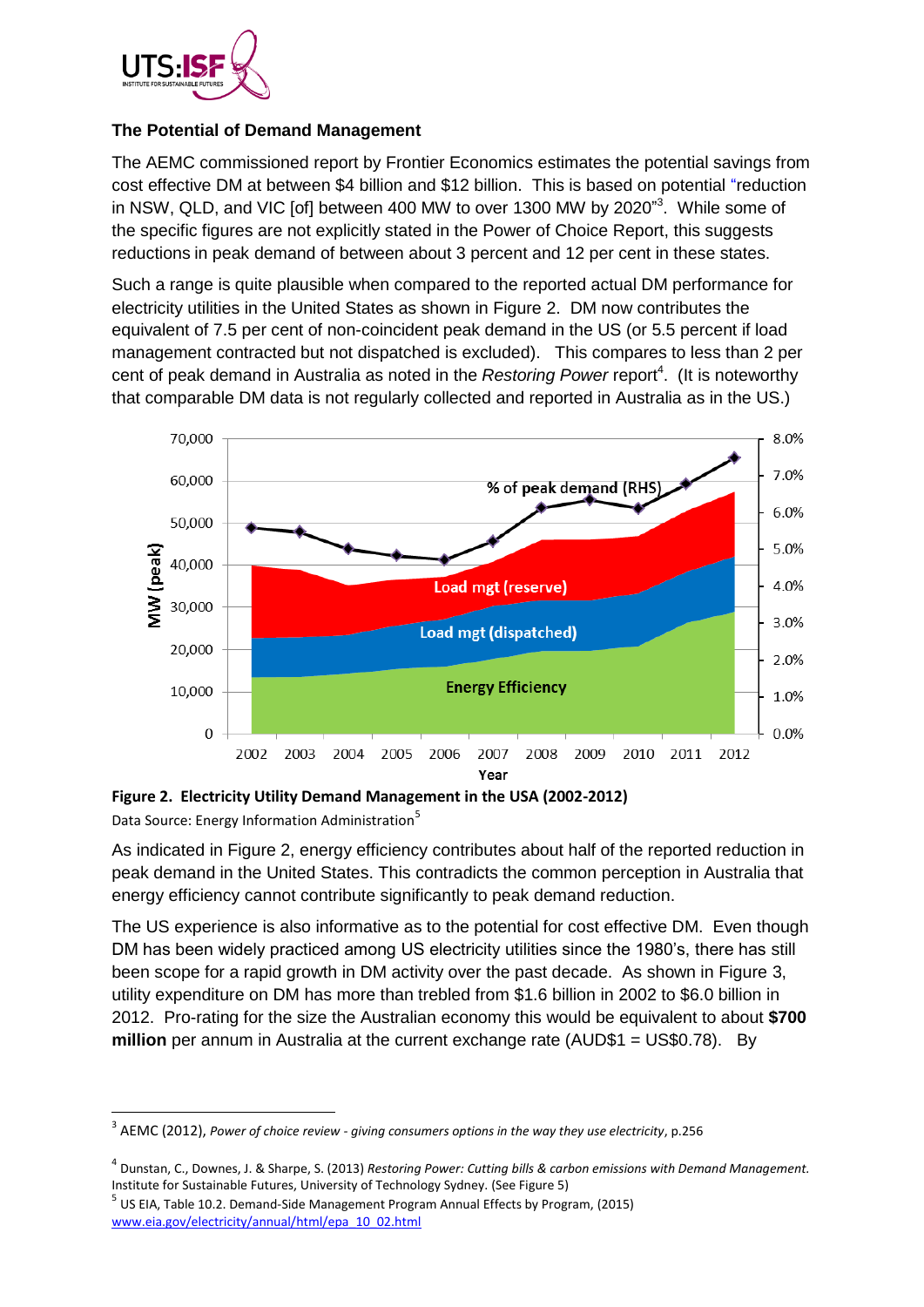

comparison, expenditure by network businesses on DM in Australia averaged **\$32.4 million** per annum between 2008/09 and 2010/11 and much of this took place in Queensland<sup>6</sup>.



**Figure 3. Expenditure on Electricity Utility Demand Management in the USA** (2002-2012) Data Source: Energy Information Administration<sup>7</sup>

While, the level of DM activity in the United States has increased very rapidly, the costs have increased modestly from US3.2 cents/kWh in 2002 to US4.3cents/kWh in 2012, including both energy efficiency and load management costs (see Figure 4). Even at US4.3 cents/kWh (AU 5.5cents/kWh) this is much lower than the average cost of electricity in Australia of \$27 cents/kWh (including  $GST$ )<sup>8</sup>.



**Figure 4. Cost of Utility Demand Management in the USA** (2002-2012) Data Source: Energy Information Administration<sup>9</sup>

 $\overline{a}$ 

7 US EIA, Table 10.5. Demand-Side Management Program Direct and Indirect Costs, (2015) [www.eia.gov/electricity/annual/html/epa\\_10\\_05.html](http://www.eia.gov/electricity/annual/html/epa_10_05.html)<br>8. AEMG 2014 Besidential Flastricity Price Transla Banc

<sup>6</sup> Dunstan, C., Giotto, N. & Ross, K., (2011), *Report of the 2010 Survey of Electricity Network Demand Management in Australia (SENDMA)*

AEMC, 2014 Residential Electricity Price Trends Report, 5 December 2014, Sydney. (See Figure 3.17)

<sup>&</sup>lt;sup>9</sup> US Energy Information Administration (2015), [www.eia.gov/electricity/annual/html/epa\\_10\\_05.html](http://www.eia.gov/electricity/annual/html/epa_10_05.html) and [www.eia.gov/electricity/annual/html/epa\\_10\\_02.html](http://www.eia.gov/electricity/annual/html/epa_10_02.html)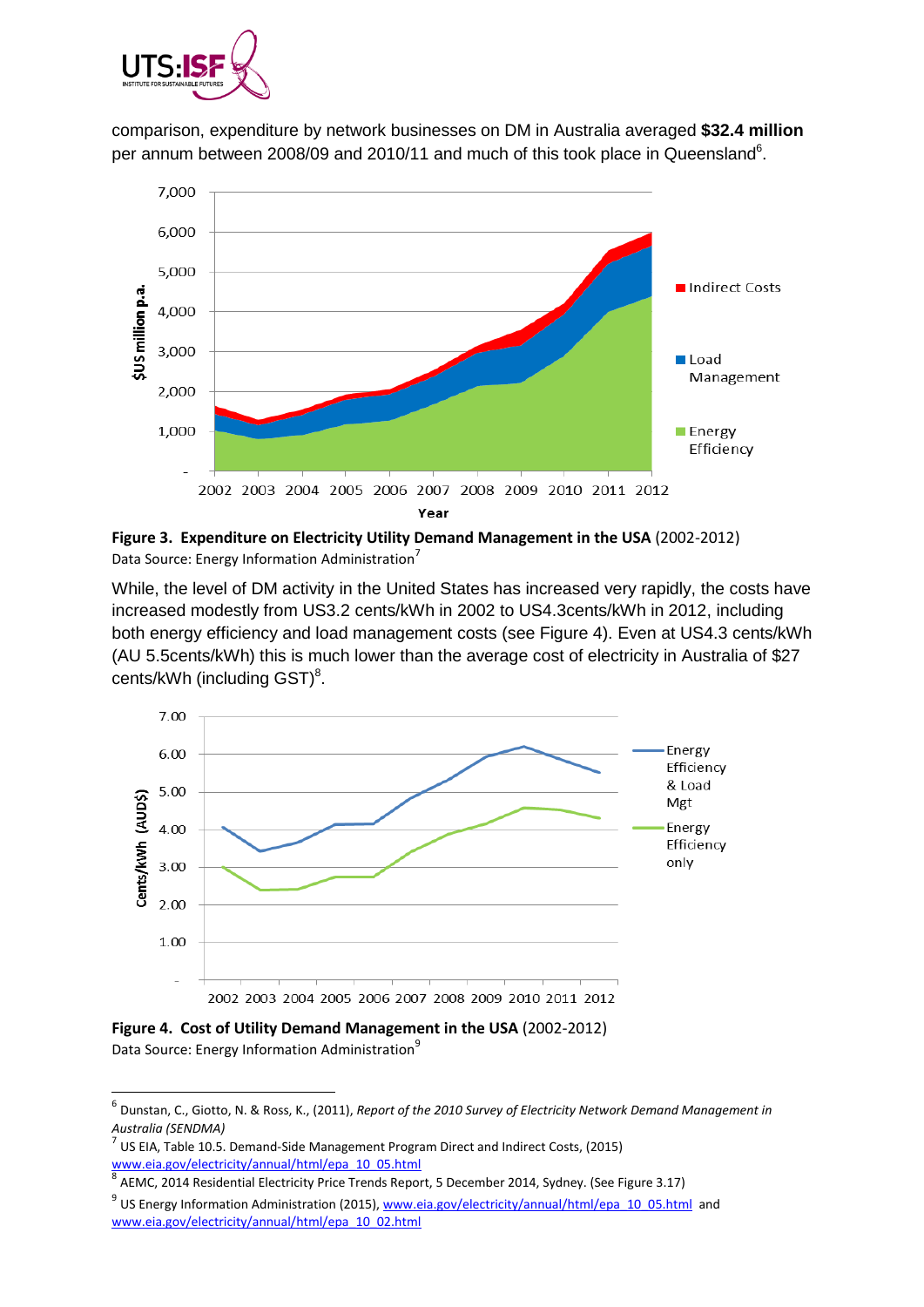

The potential to develop DM quickly is also illustrated by Australian experience. Between 1990 and 1994, the State Electricity Commission of Victoria developed and implemented a large and diverse DM Action Plan. With a capital expenditure of \$24.6 million and a noncapital cost of \$23.4 million up to June 1993, the *net* economic benefit of the programs implemented was estimated at \$44.5 million<sup>10</sup>.

In Queensland, Energex have rapidly developed DM activity, which it describes as follows:

"In 2009/10, Energex set a demand reduction target of 144 MVA for the current regulatory period 2010 - 2015. This target was used to reduce the total system peak demand forecast by 144 MVA. As of June 2014, 88% (126 MVA) of the regulatory period target has already been achieved, and Energex remains well on track to achieve its five year goal by June 2015.

The DM program, funded via both the Australian Energy Regulator's (AER) approved DM operating allowance and the Department of Energy and Water Supply (DEWS) (formally the Office of Clean Energy) has achieved these outcomes at a significantly reduced cost than was originally budgeted. For the AER Determination 2010 – 2015, Energex was allowed \$165 million of expenditure, escalated into 2014/15 dollars (\$132 million opex and \$33 million of capex). The estimated total opex and capex expenditure to be incurred by June 2015 is \$90 million. When escalated into 2014/15 dollars, this equates to \$95 million (\$83.5 million opex and \$11.5 million capex)."<sup>11</sup>



Figure 5 illustrates the composition of the Energex DM program.

**Figure 5: Energex DM Program Targets (2010-2015)**<sup>12</sup>

**.** 

<sup>10</sup> Electricity Services Victoria (1994), *Demand Management Action Plan, Final Report (Book 1)*, p. 79, 101.

<sup>11</sup> Energex (2014), *Submission to AER Regulatory Determination, Appendix 17: DM Program*, p.2,

[http://www.aer.gov.au/sites/default/files/Energex%20-%2017.%20Demand%20Management%20Program%20-](http://www.aer.gov.au/sites/default/files/Energex%20-%2017.%20Demand%20Management%20Program%20-%20October%202014.pdf) [%20October%202014.pdf](http://www.aer.gov.au/sites/default/files/Energex%20-%2017.%20Demand%20Management%20Program%20-%20October%202014.pdf)

<sup>12</sup> [www.energex.com.au/network/network\\_prices/pdf/Energy%20Conservation%20&%20Demand%20Management.pdf](http://www.energex.com.au/network/network_prices/pdf/Energy%20Conservation%20&%20Demand%20Management.pdf)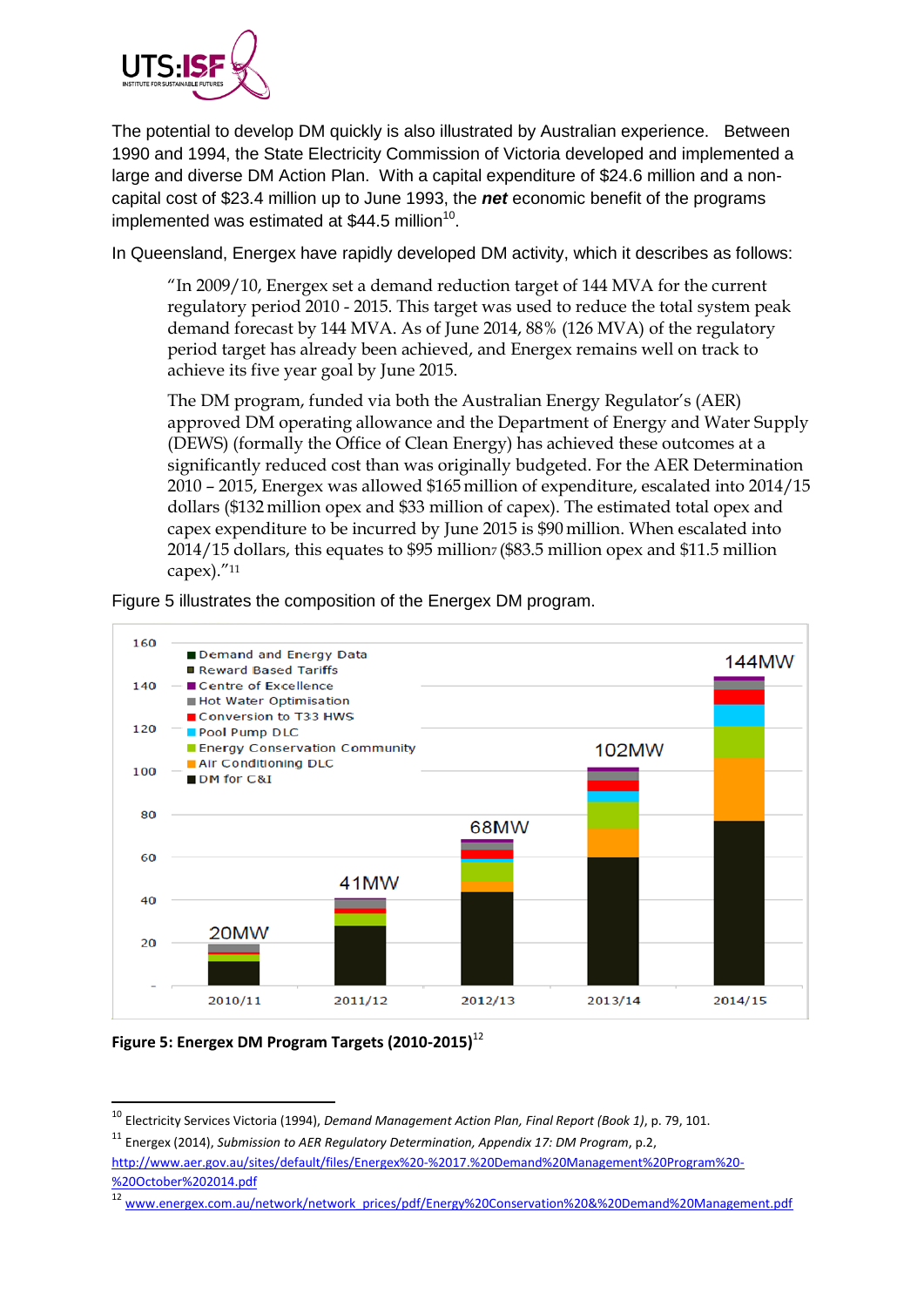

**.** 

There are of course many other examples of DM that can be cited from Australia and overseas<sup>13</sup>.

## **Response to issues raised by the AEMC Consultation Paper.**

ISF regrets that it does not have the resources available to respond fully to each of the questions raised by the Consultation Paper, but it offers the following comments on some of these issues.<sup>14</sup> We are aware that other stakeholders such as the TEC are addressing these issues in more detail and we encourage the AEMC to consider carefully these submissions.

- *1.1 Having regard to current and potential future market conditions, and in light of recent changes to the regulatory framework for distribution businesses, is there a gap in the current framework which may be discouraging distribution businesses from pursuing demand management projects as an efficient alternative to network investment?*
- *1.2 If a gap does exist, where does it lie? Is it a product of the provisions in the NER or a result of the current design of the DMEGCIS applied by the AER?*

**Response:** These issues were well canvassed by the AEMC *Power of Choice Final Report*, which addressed both price and non-price based barriers to and solutions for DM. The slowing in energy demand and the rule changes in relation to *Connecting embedded generators under Chapter 5A* and *Distribution Network Pricing Arrangements* are both helpful but in no way mitigate the urgency of this DMIS rule change.

*2.1 In making its decision on the network regulation rule change request, the AEMC considered how much prescription the NER should include. In this context, we welcome the views of stakeholders on the appropriate level of prescription to include in the NER to enable the AER to develop and apply an effective DMEGCIS. In particular:* 

*(a) Having regard to the level of flexibility and discretion afforded to the AER in designing and applying other incentive schemes under Chapter 6 of the NER, is the level of flexibility and discretion currently afforded to the AER in relation to the DMEGCIS appropriate?* 

*(b) If there is benefit in providing more prescription in the NER, is the level proposed by the COAG Energy Council and the TEC in their rule change requests appropriate?* 

**Response:** In its hesitancy to apply a meaningful DMIS, the AER has explicitly and implicitly flagged the need for greater prescription in the NER to enable the AER to develop and apply an effective DMIS.

*2.2 Having regard to recent changes made by the AEMC to Chapter 5 and 5A of the NER in relation to the arrangements for connecting embedded generators, are additional financial incentives for innovation in the connection of embedded generators through the DMEGCIS required?*

<sup>13</sup> See for example, Crossley, D. 2010, *International Best Practice in Using Energy Efficiency and Demand Management to Support Electricity Networks*. Prepared for the Australian Alliance to Save Energy by Energy Futures Australia.

 $14$  ISF sought funding from Energy Consumers Australia to assist consumer groups and other stakeholder in developing a detailed response to the Consultation Paper. This funding application was not successful.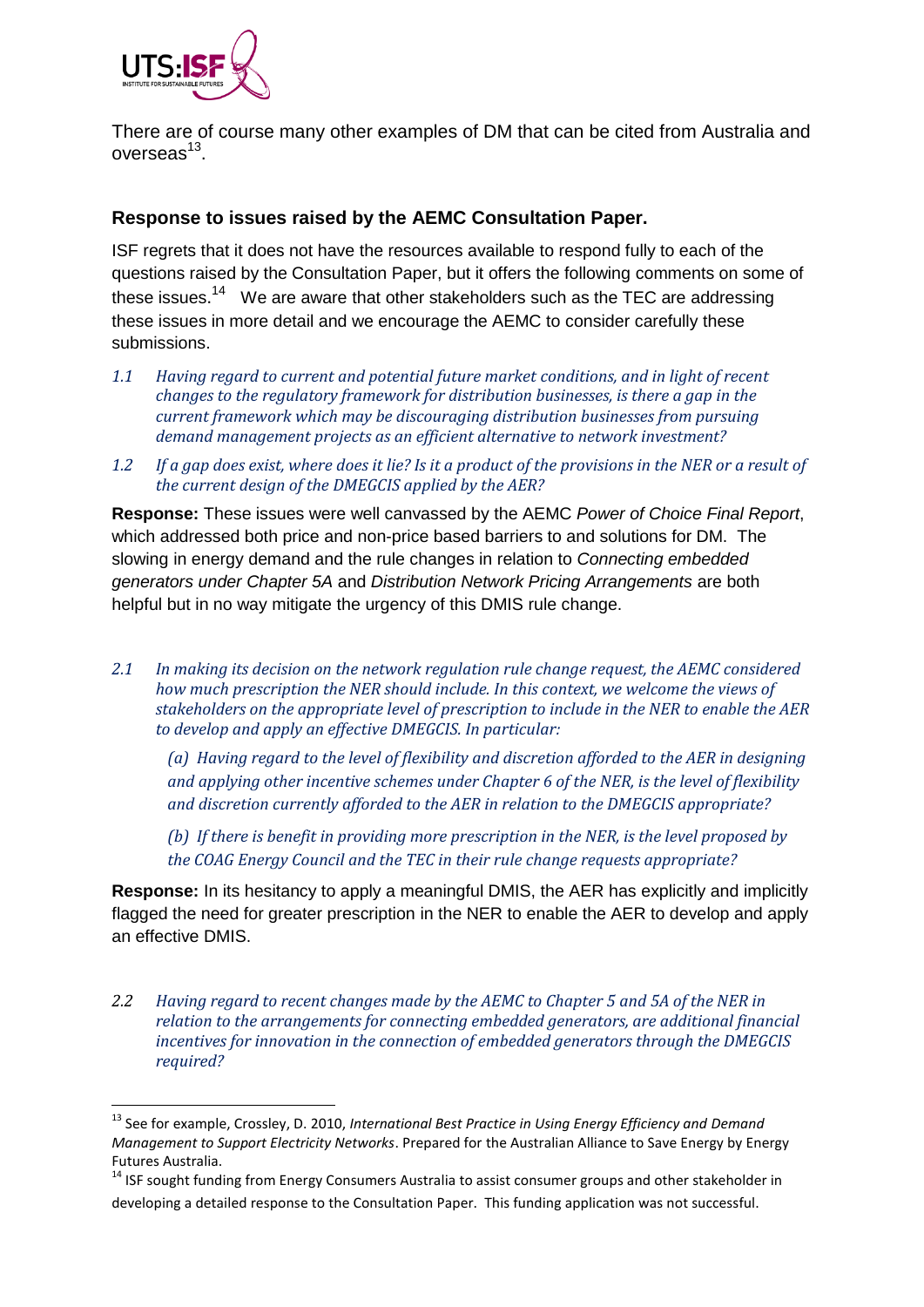

#### **Response:** See responses to issues 1.1 and 1.2 above.

- *3.1. Given that the proposed amendments in relation to the innovation allowance are largely reflective of existing AER practice, what additional benefits are likely to be gained by codifying these in the NER?*
- *3.2. What impact, if any, will the proposed amendments have on distribution businesses incentives to utilise a greater proportion of their allocated allowances on innovative demand management projects, relative to current practice? For example, would greater certainty increase the likelihood of distribution businesses participating in this scheme?*
- *3.3. Are the proposed amendments likely to address concerns raised by stakeholders around the size of the innovation allowances allocated by the AER to the distribution businesses (noting that, to date, these amounts have been considered to be modest)?*
- *3.4. Given the new DAPR and DSES arrangements are now in place, what additional benefits will the proposed annual reporting requirements deliver to the market? Is there a risk of duplication in reporting for the distribution businesses?*
- *3.5. Should the innovation allowance be a time-limited measure? If so, should the AER be given the flexibility and discretion to determine the appropriate timeframe?*

**Response:** The Demand Management Innovation Allowance could no doubt be improved, but it is so small as to be tokenistic and is not focussed on maximising net benefits of DM to consumers. The AEMC would be wise not to be unduly distracted by the DMIA in addressing the substantive issues around the DMIS.

*4.1 If distribution businesses are able to receive a payment based on a proportion of the market benefits produced by a demand management project, is this likely to increase investment in projects that will deliver broader market benefits that are in the long term interests of consumers?*

**Response:** The idea that if (well-designed and non-trivial) incentives are offered, then regulated entities will respond to such incentives is of course the essence of incentive regulation.

However, incentive payments should not be the only, or even the primary source of funding for DM by network businesses. In order to provide a level playing field, DM should be funded and expensed on the same basis as other network expenses as part of their normal business. This is the approach that has been applied to Energex and Ergon Energy in the current regulatory period, and should be extended to other distribution network businesses in the forthcoming regulatory periods. This is the approach that is advocated and described in some detail in the *Restoring Power* Report that supports the TEC Rule change proposal. ISF encourages AEMC to consider this approach in detail.

Provided this normal planning and budgeting approach to DM is applied then the DMIS could be very effective in encouraging better performance by network businesses in pursuit of cost effective DM.

*4.2 Given that the majority of distribution businesses are expected to be regulated under a revenue cap in the near future, is there value in amending the rules to explicitly require the inclusion of a payment for any foregone revenue resulting from implementing a demand management project approved under the innovation allowance? Should the AER retain discretion as to whether this component is appropriate?*

**Response:** This is a minor issue in the current context due to the shift to revenue regulation.